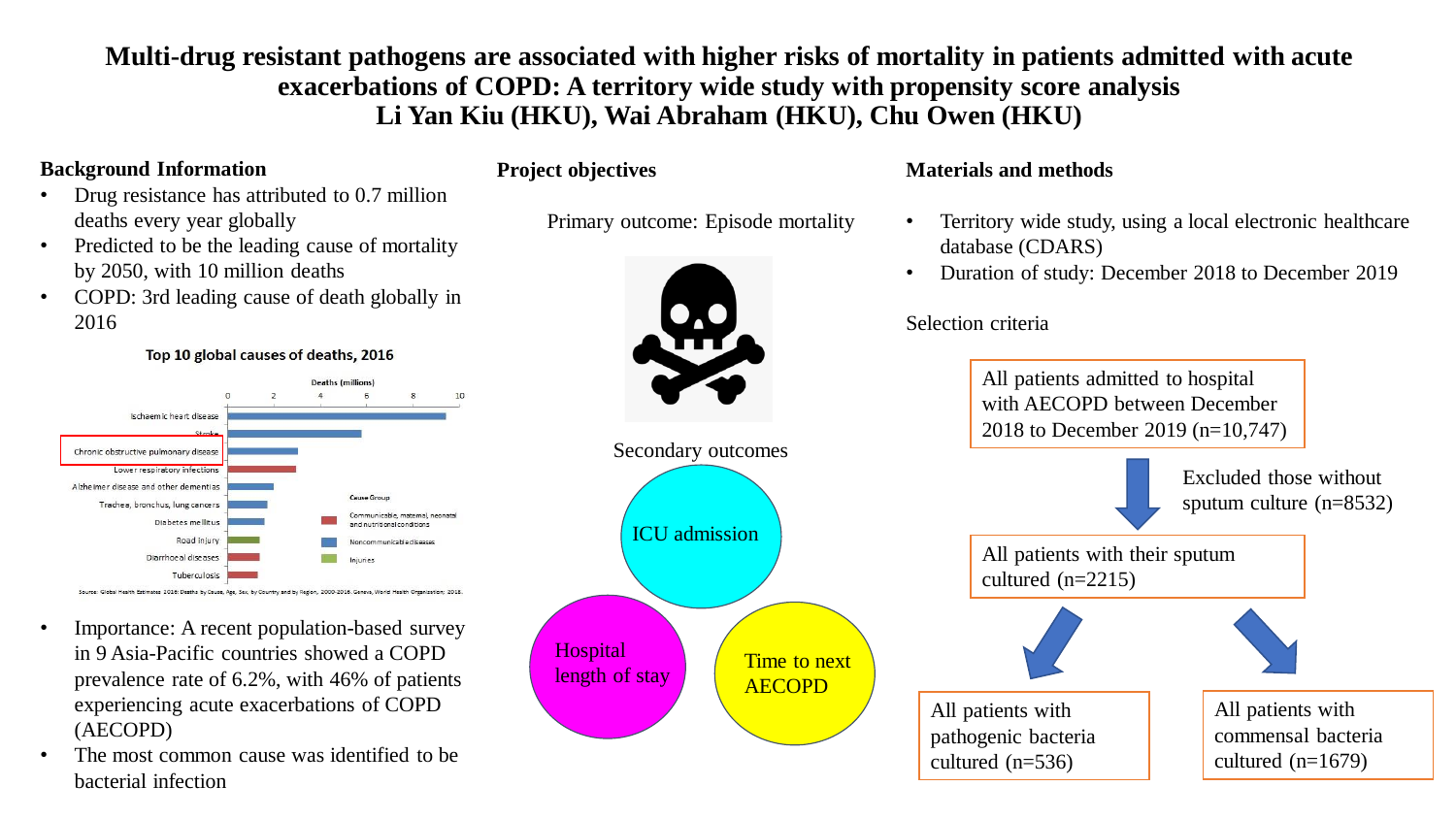### **Materials and methods (continued)**

Pathogenic bacteria (as identified through a detailed literature search):

- ❑ Enterobacter cloacae complex
- ❑ Enterobacter aerogenes
- ❑ Enterobacter species
- ❑ Pseudomonas aeruginosa
- ❑ E.coli
- ❑ Moraxella catarrhalis
- ❑ Streptococcus pneumoniae

Propensity score analysis with 31 covariates: (propensity score regression adjustment as the primary mode of analysis)



#### **Results**